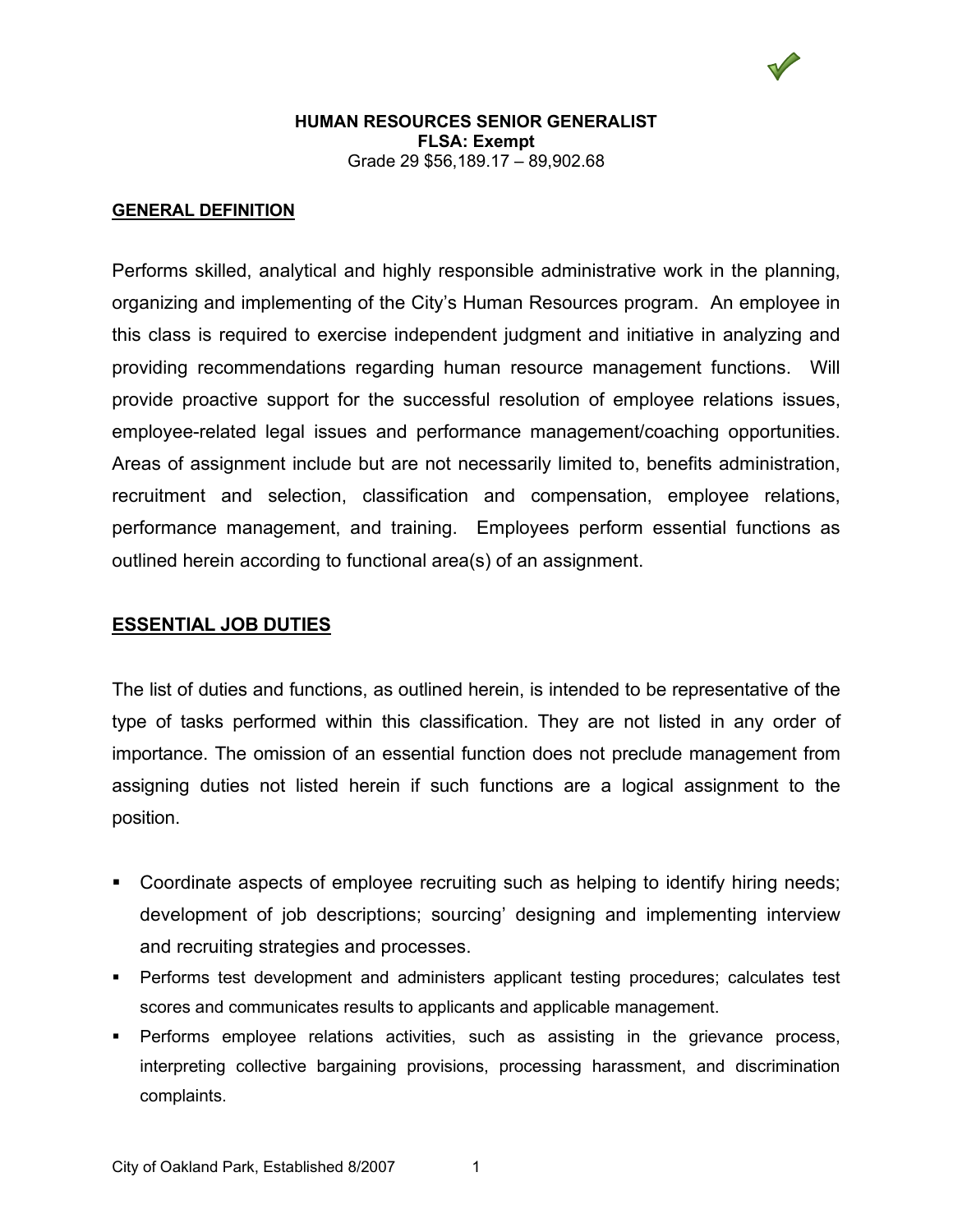#### **HUMAN RESOURCES SENIOR GENERALIST FLSA: Exempt** Grade 29 \$56,189.17 – 89,902.68

- Analyze and interpret department, site and cross-site issues; develop and implement HR solutions and/or projects.
- Assist supervisors/managers in interpreting and applying civil service rules, collective bargaining agreements and HR principles.
- Guide employees with resolution of problems or issues in a timely manner by using judgment that is consistent with the City's practices and policies.
- Conduct investigations on employee relations issues and collaborate with supervisor on conflict resolution.
- Coordinates annual open enrollment and serves as the liaison between department management, the City and the plan providers.
- Coordinates open enrollment, group health insurance deductions with retirees and pension plan administrators. Assists employees with benefits.
- **Prepares reports necessary to coordinate payroll deductions, enters data into the system.**
- Develops and implements a variety of educational programs promoting wellness and preventive health approaches.
- **Assists employees in understanding available benefit programs and knowledge of various** benefit opportunities.
- **Performs classification and compensation analysis; recommends and develops updates and** modifications based on analysis results.
- Designs and maintains the City's approved classification system; prepares recommendations for upgrades and reclassifications as required.
- **Interprets Union contracts as well as Civil Service Rules and Regulations as they apply to** employee working conditions, benefits and compensation.
- Conducts research relative to current circumstances and policies in collective bargaining negotiations and labor-related activities, as well as participation in negotiation sessions.
- Assists in the preparation and administration of the annual departmental budget for Human **Resources**
- Manages HRMS database, making edits, changes, and additions to system tables as necessary. Runs/creates system queries and special reports as required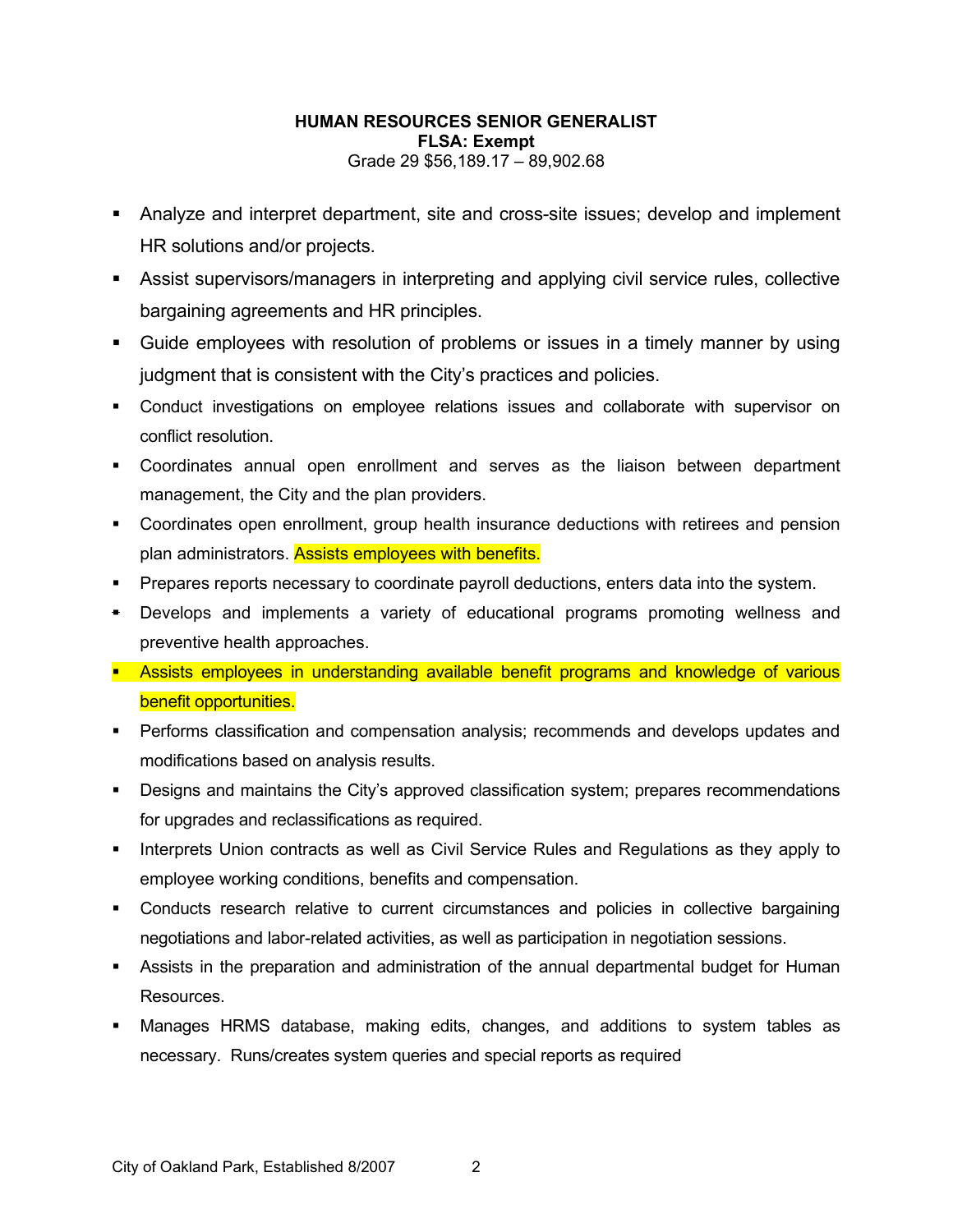## **HUMAN RESOURCES SENIOR GENERALIST FLSA: Exempt**

#### Grade 29 \$56,189.17 – 89,902.68

- Conducts and participates in the conduct of wage and compensation studies; evaluates market trends; updates and/or creates classification descriptions.
- Maintains current knowledge of trends and developments in the industry for application to functional assignment area(s).
- Establishes and maintains effective working relationships with City employees, the general public, industry professionals, other government agencies, and coworkers.

# **KNOWLEDGE, SKILLS & ABILITIES**

- In-depth knowledge of the principles, practices and industry standards as related to human resources management, legal requirements such as state and federal laws labor laws (FMLA, FLSA, HIPPA, etc.).
- Substantial knowledge of modern office practices, with emphasis on computer literacy, HRMS systems, spreadsheet applications, and records and file management.
- Exceptional knowledge of business English, spelling, grammar, format, diction and style applied to written business communications.
- Exceptional oral communication skills for effectively communicating information regarding City human resource management policies, procedures, rules, and regulatory information. Ability to have self-initiative and identity and initiate a variety of projects in a changing HR department.
- Demonstrated history of building strong relationships, solving problems with a sense of urgency, working well with all levels of employees, and providing hands-on assistance.
- Ability to maintain professional discretion in processing matters of a sensitive or confidential nature from both a legal and professionally ethical perspective.

# **MINIMUM ACCEPTABLE EDUCATION, TRAINING & EXPERIENCE**

Master's degree from an accredited college or university in Human Resources, Public Administration or related field and 3 years or a Bachelor's degree with PHR certification and 5 years progressive experience with exposure to at least five of the following functional areas: recruiting, compensation, benefits, training, employee relations, labor relations, HR process creations and administration, risk management, performance management, and OD. Experience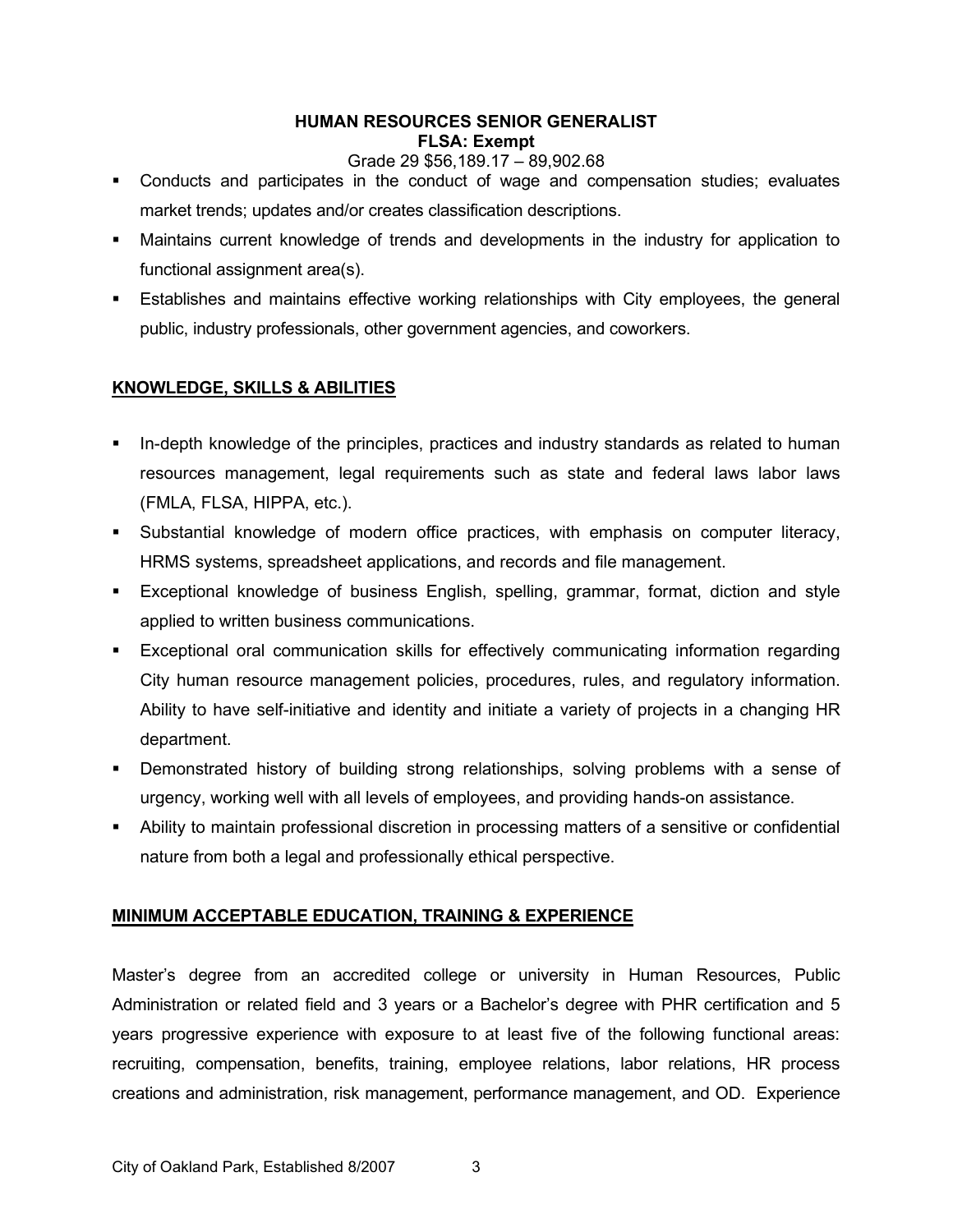## **HUMAN RESOURCES SENIOR GENERALIST FLSA: Exempt**

Grade 29 \$56,189.17 – 89,902.68 in human resources that provides broad exposure to all major functions. Ability to handle multiple projects and tasks in an environment with concurrent priorities. Attention to detail a must.

# **PREFERRED**

- **2 Years public sector experience**
- SPHR certification

# **PHYSICAL REQUIREMENTS**

The City of Oakland Park is an Equal Opportunity Employer. In compliance with the Americans with Disabilities Act (42 U.S. C. 12101 et. seq.), the City of Oakland Park will provide reasonable accommodations to qualified individuals with disabilities and encourages both prospective and current employees to discuss potential accommodations with the employer. The physical demands described here are representative of those that must be met by an employee to successfully perform the essential functions of this job.

Tasks involve the ability to exert light physical effort in sedentary to light work, but which may involve some lifting, carrying, pushing and/or pulling of objects and materials of lightweight (5-15 pounds). Tasks may involve extended periods of time at a keyboard or workstation. Work is performed in usual office conditions with rare exposure to disagreeable environmental factors. Some tasks require visual abilities.

A review of this position has excluded the marginal functions of the position that are incidental to the performance of fundamental job duties. All duties and responsibilities are essential job functions and requirements are subject to possible modifications to reasonably accommodate individuals with disabilities. To perform this job successfully, the incumbent(s) will possess the abilities and aptitudes to perform each duty proficiently. Some requirements may exclude individuals who pose a direct threat of significant risk to the health or safety of themselves or others. Requirements are representative of the minimum level of knowledge, skills and ability.